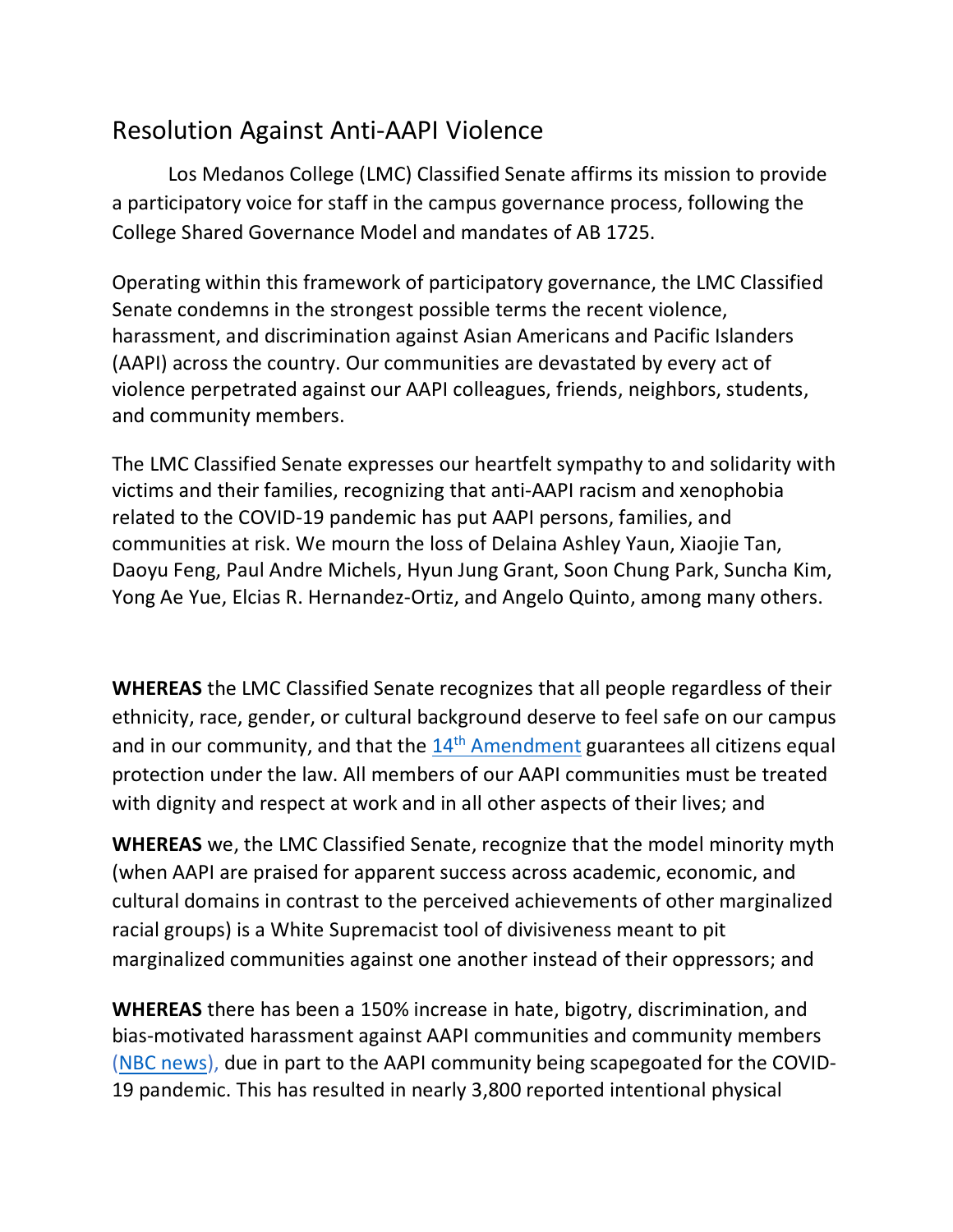assaults and acts of violence, some resulting in death, against the AAPI community over the past year dating March 2020 through February 2021 (stopaapihate.org). In addition, AAPI-owned businesses have been targeted for discrimination and suffered undue hardship during the COVID-19 pandemic (Fed. H.Res. 908); and

**WHEREAS** disaggregated data shows that AAPI students continue to be underserved in spite of the fact their percentage of degree awards are the second lowest after African American students at LMC (disaggregated 4cd tableau statistics on transfer and degree completion for 2020-2021); and

**WHEREAS** the oversexualization and fetishization of AAPI women is a serious problem in our culture that cannot be denied as a psychological burden on the AAPI community and one that contributes to AAPI women feeling unsafe and dehumanized; and

**WHEREAS** the slow response of our district and administration to address or even name the issue of rising violence against our AAPI community over the last year demonstrates apathy in action, that silence is violence, as silence dehumanizes those who are suffering.

**BE IT THEREFORE RESOLVED** The LMC Classified Senate reaffirms our commitment to combat racism, xenophobia, harassment, and all other forms of discrimination, including those against AAPI persons and communities, and to ensure equal opportunity, inclusion, justice, and dignity for all at LMC.

**BE IT FURTHER RESOLVED** that the Classified Senate of Los Medanos College call on the President's Cabinet members and District Administrators to discuss and provide safety protocols to ensure the well-being of all Asian American and Pacific Islander staff, faculty, guests and students.

**BE IT FURTHER RESOLVED** that the LMC Classified Senate advocates for the creation of a volunteer campus safety escort service in conjunction with the manager on duty, similar to Compassion in Oakland, recognizing that some marginalized community members may not trust campus police with this task; we advocate for a program which will engage students and other constituencies in affirming our values as a community that stands together in solidarity in times of hardship.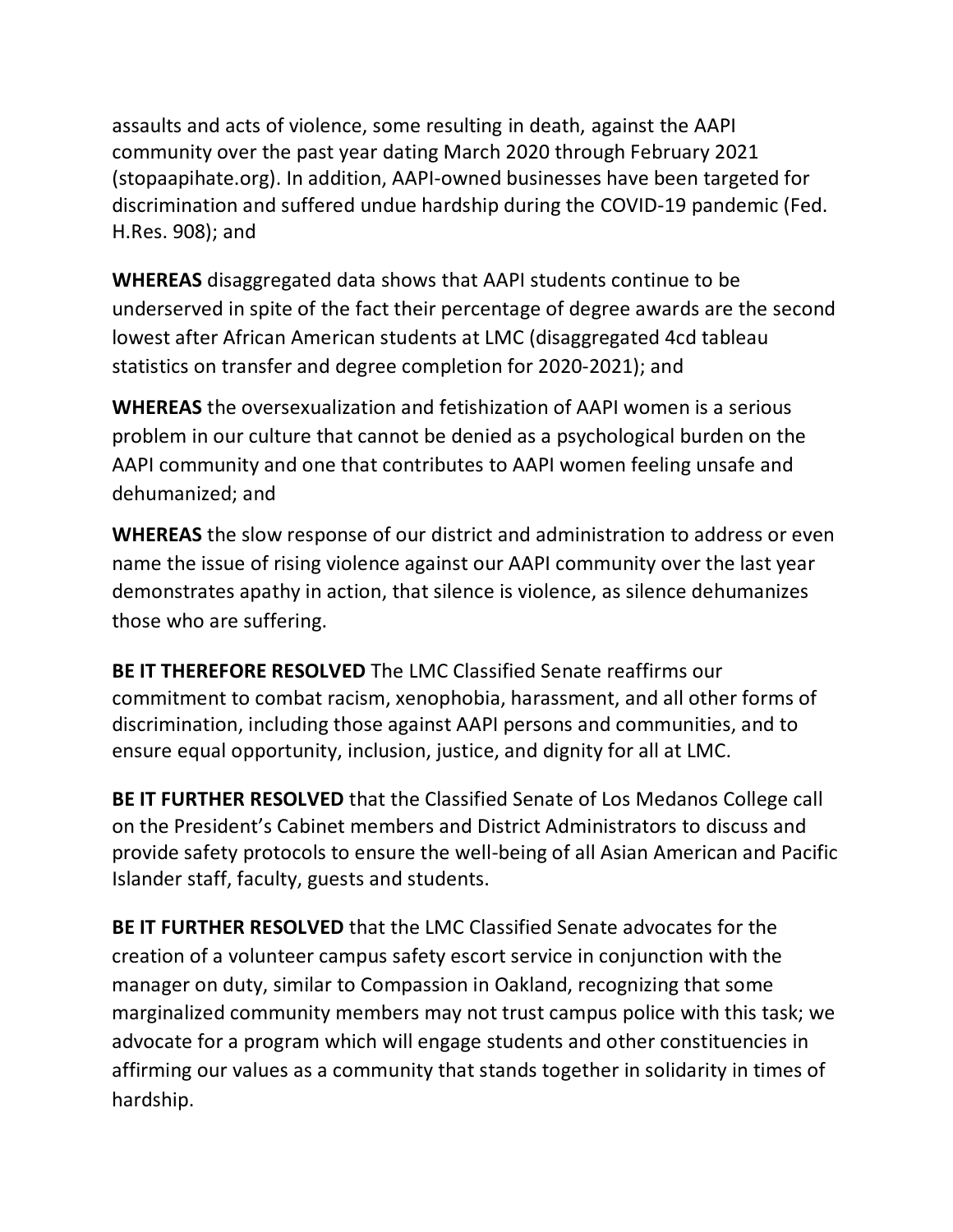**BE IT FURTHER RESOLVED** that the LMC Classified Senate advocates that Ethnic Studies offerings with a focus on the Asian American experience and local AAPI history and culture be offered in addition to other upcoming Ethnic Studies offerings at LMC.

**BE IT FURTHER RESOLVED** The LMC Classified Senate wants to promote more events in the future to recognize, celebrate, and honor the rich culture and contributions our AAPI colleagues, students, and community bring to LMC and our campus mosaic. That the LMC Classified Senate will create space for change and transformation by enhancing our cultural perspectives through education about AAPI contributions to this country and our local communities, advancing cultural competency through culture exchange activities and brave spaces to share our perspectives with one another, and committing to feeling uncomfortable as we learn to be co-conspirators against injustice.

**BE IT FINALLY RESOLVED** that the LMC Classified Senate advocates for hiring more AAPI classified staff, faculty and administrators across all departments, student-facing as well as non-student facing, acknowledging that students' success rates increase when they see role models who look like them, and that tokenism is not an acceptable employment practice at 4CD; our employees in all constituencies must reflect the student population and the communities that we serve.